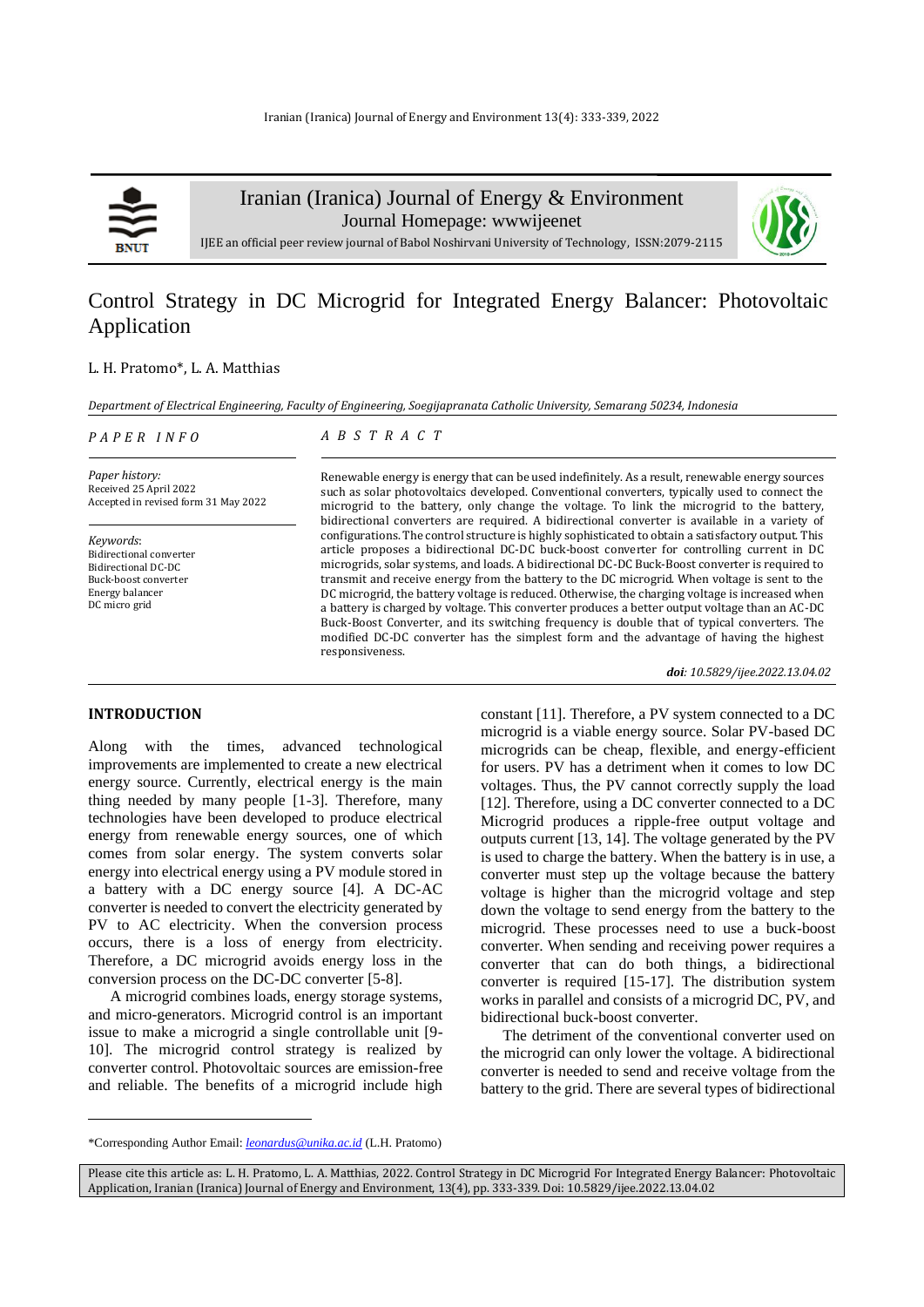converters. To get good output results, a complex converter structure is needed. This modified converter work at three levels [18,19]. Therefore, this paper proposes A Buck-Boost converter bidirectional DC-DC with a microgrid DC energy balancer to be used as a current balancer. The modified converter uses two diodes, four energy semiconductor switches, and two capacitors to perform 3-levels. The operating model is based upon a phase-shifted carrier signal [20-23]. The current balancing system controls the current in DC microgrids, photovoltaic systems, and loads. Current flow in the DC microgrid, photovoltaic system, and load determine whether the converter uses, sends energy to the DC grid, or receives power from the DC grid.

## **MATERIAL AND METHODS**

#### **DC-DC microgrid configuration**

This converter operates in 2 modes, namely buck mode and boost mode. Buck mode is used to lower the voltage from the battery when sending voltage to the DC microgrid. When buck mode is used, only two energy switches are used, namely switches S1 and S4. Boost mode is used to increase the voltage from the DC microgrid, which has a lower voltage than the battery with a higher voltage. When the boost mode is used, only two energy switches are operating, namely the S2 and S3.

Figure 1 is a configuration circuit of A Buck-Boost converter bidirectional DC-DC. The PV distribution system helps absorb solar energy and produce DC voltage output. During the day, the load used tends to be lower than the load at night, and the voltage generated by PV during the day is more significant. The supply voltage on the load comes from the DC grid and the PV. Because the voltage sent from the PV to the load is small, the voltage is sent to the converter to charge the battery. When charging the battery, the converter uses the boost method to increase the voltage because the voltage from the battery is greater than the voltage on the DC grid.

At night the load used is more significant therefore, the supply voltage from the grid to meet the requirements of the load is less than the battery and supply voltage to



**Figure 1.** DC microgrid configuration

the load because PV does not produce voltage at night. In this method of operation, the converter use bucks mode to lower the voltage from the battery and send it to the DC grid.

There is one condition where the converter is not sending and receiving energy. This happens when the current generated by the PV is equal to the current required by the load. Then the PV supplies only to the load therefore, the converter does not receive energy, and the converter also does not send energy because the load used has received enough power from the PV. This condition is called a balanced condition, where the PV current is equal to the load current.

#### **Control strategy**

Figure 2 shows an energy circuit and control to configure the DC microgrid, DC-DC converter, and load. This control system has three ways of working: PV sends energy to the load and converter, PV sends power to the load, and PV sends energy to the converter. This system determines how the converter works when sending and receiving energy.

In the first operation, the energy generated by the PV is sent to the DC microgrid. When the load on the DC microgrid is small, the power is sent to the converter to charge the battery. The load gets energy from the DC microgrid and PV in this operation. The battery receives energy from the DC microgrid and PV. The voltage on the grid is the same. Therefore, the energy flow is the same as the current flow. The battery is charged using energy from the PV using the boost mode of the converter. This operation can be formulated as Equation (1).

$$
I_{Balancer} = I_{Load} - I_{PV}
$$
 (1)

In the second operation, the load used is significant. The energy required on the load is also more incredible



**Figure 2.** System control connections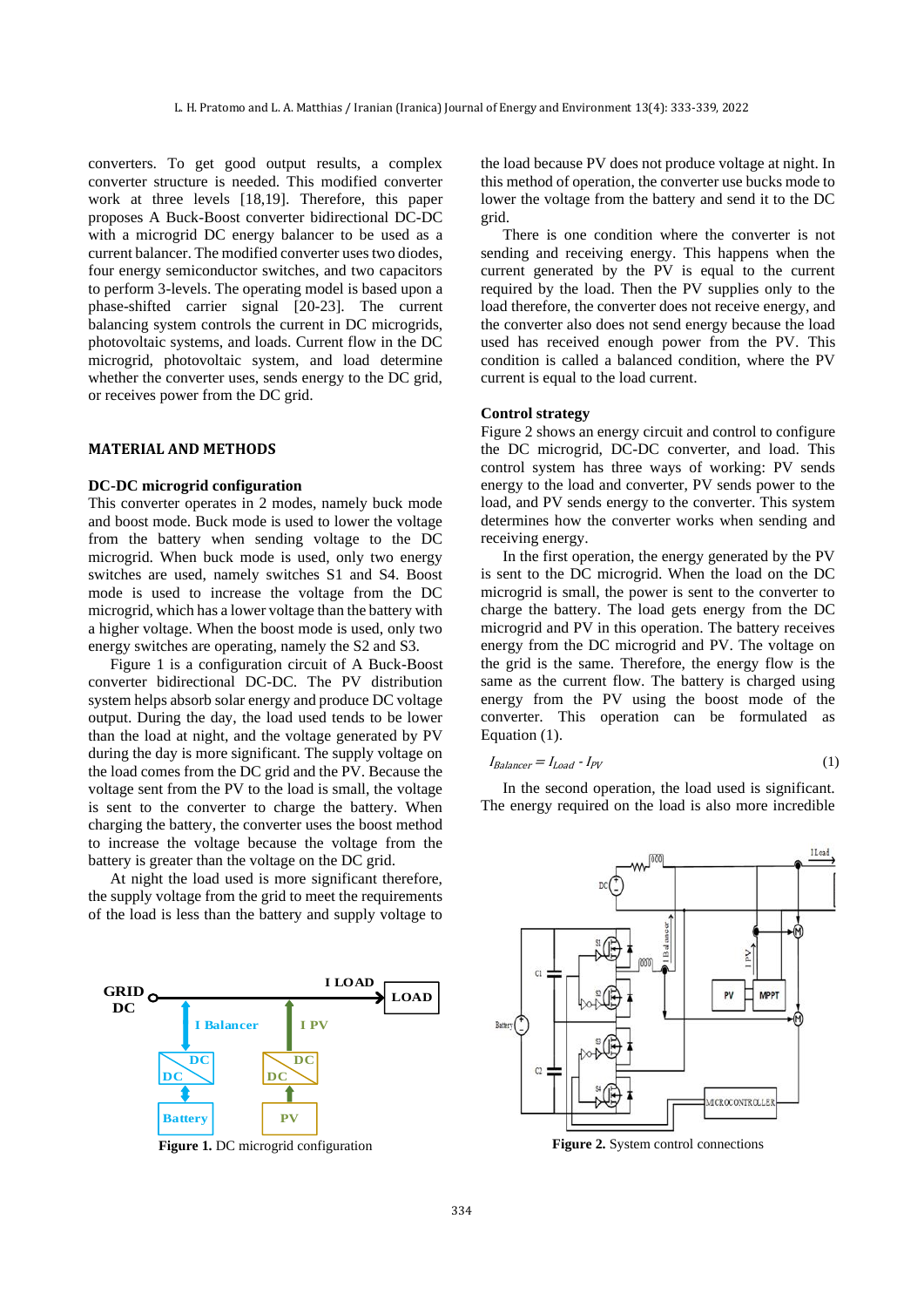therefore, the power from the PV is sent to the load to meet the necessary energy. When the energy transmitted from the PV to the balancer is lacking, the balancer sends power to the load using the buck mode of the converter, and it can be formulated as Equation (2).

$$
I_{Load} = I_{Balance} + I_{PV}
$$
 (2)

In the third operation, the load used requires sufficient energy. PV work to send power to the DC microgrid to meet the energy requirements of the load. Still, PV cannot transmit energy to the converter because the energy required by the load is as considerable as the energy generated by PV. In this condition, the converter is not working. This operation can be formulated as Equations (3 and 4).

$$
I_{Load} = I_{PV} \tag{3}
$$

$$
I_{Balancer} = 0 \tag{4}
$$

#### **Operation modes and switching**

Based on Table 1, rows 1-4, the switching cycle of the buck operating mode, and Figure 3, where the current flow and output voltage are observable in Table 1. The output voltage measured here is the output before the inductor filter to see the switching process, and the voltage after the inductor filter is the same as the DC grid voltage. In the first operation, the energy switches used are switches S1 and S4. When switches S1 and S4 are on simultaneously, it produces the same voltage output as the battery (E). In this operating system, the current flows from the battery to switches S1 and S4 and then to the filter L, the DC grid.

The second operating system where the energy switch is used here is only the S1 switch, while the other switches are turned off. When current flows, C1 wastes energy while C2 fills power. Hence, The current flows from S1 to the battery and plugs into the capacitor C2. The current flows to the diode S3 and goes to the inductor filter (L) sent to the DC grid. When the two capacitors have a balanced voltage in this operating system, the DC grid is half the battery voltage (E/2).

The third operating system where the energy switch is used is only the S4 switch, while the other switches are turned off. The current flows from the diode on S3, fills C1 to S1, and flows into the L filter, while C2 wastes energy. When the voltage on the capacitor is balanced, the voltage on the DC grid is half of the battery voltage (E/2).

The fourth operating system where all energy switches are in the off position. The operating system that occurs is freewheeling. The voltage flow continues until the voltage slowly drops and runs out in this operation. Then the output voltage to the grid is zero volts. When operating, the current flows from diode S2 to S3 and then to the DC grid. The resulting output voltage can be formulated in Equation (5) below in the four operating modes when the converter works in buck mode.

$$
V_o = V_{in} \times D \tag{5}
$$

In boost mode, seen in Table 1, rows 5-6, and Figure 4, where the current flows. The first operation of energy switches S2 and S3 are ON. When S2 and S3 are ON, the same as short-circuiting the converter's output, the voltage generated here is zero, and the current is stored in the filter L.

In the second operation, the energy switch S2 and S3 are OFF therefore, at this time, the current in the filter L flows to the diodes at S1 and S4 and then charges the battery. The resulting voltage at the converter's output is equal to the voltage at the battery. This operating system can be formulated with the Equation (6) below. In Equations (5 and 6),  $V_0$  is the output voltage,  $V_{in}$  is the input voltage, and in this equation, *D* is the duty cycle. The duty cycle is the ratio between the ON time and the period.

$$
\frac{V_o}{V_{in}} = \frac{1}{I-D}
$$
 (6)



**Figure 3.** Operation buck and boost mode

**Table 1.** Switching PWM, output, and mode

| <b>PWM</b>     |                |                |            | <b>MODE</b>  |              |  |
|----------------|----------------|----------------|------------|--------------|--------------|--|
| S <sub>1</sub> | S <sub>2</sub> | S <sub>3</sub> | <b>S4</b>  | Vout         |              |  |
| <b>ON</b>      | <b>OFF</b>     | OFF            | <b>ON</b>  | E            | <b>BUCK</b>  |  |
| <b>ON</b>      | OFF            | <b>OFF</b>     | <b>OFF</b> | E/2          |              |  |
| OFF            | OFF            | OFF            | <b>ON</b>  | E/2          |              |  |
| OFF            | OFF            | <b>OFF</b>     | <b>OFF</b> | $\theta$     |              |  |
| OFF            | <b>ON</b>      | <b>ON</b>      | <b>OFF</b> | $\mathbf{0}$ | <b>BOOST</b> |  |
| <b>OFF</b>     | OFF            | OFF            | <b>OFF</b> | E            |              |  |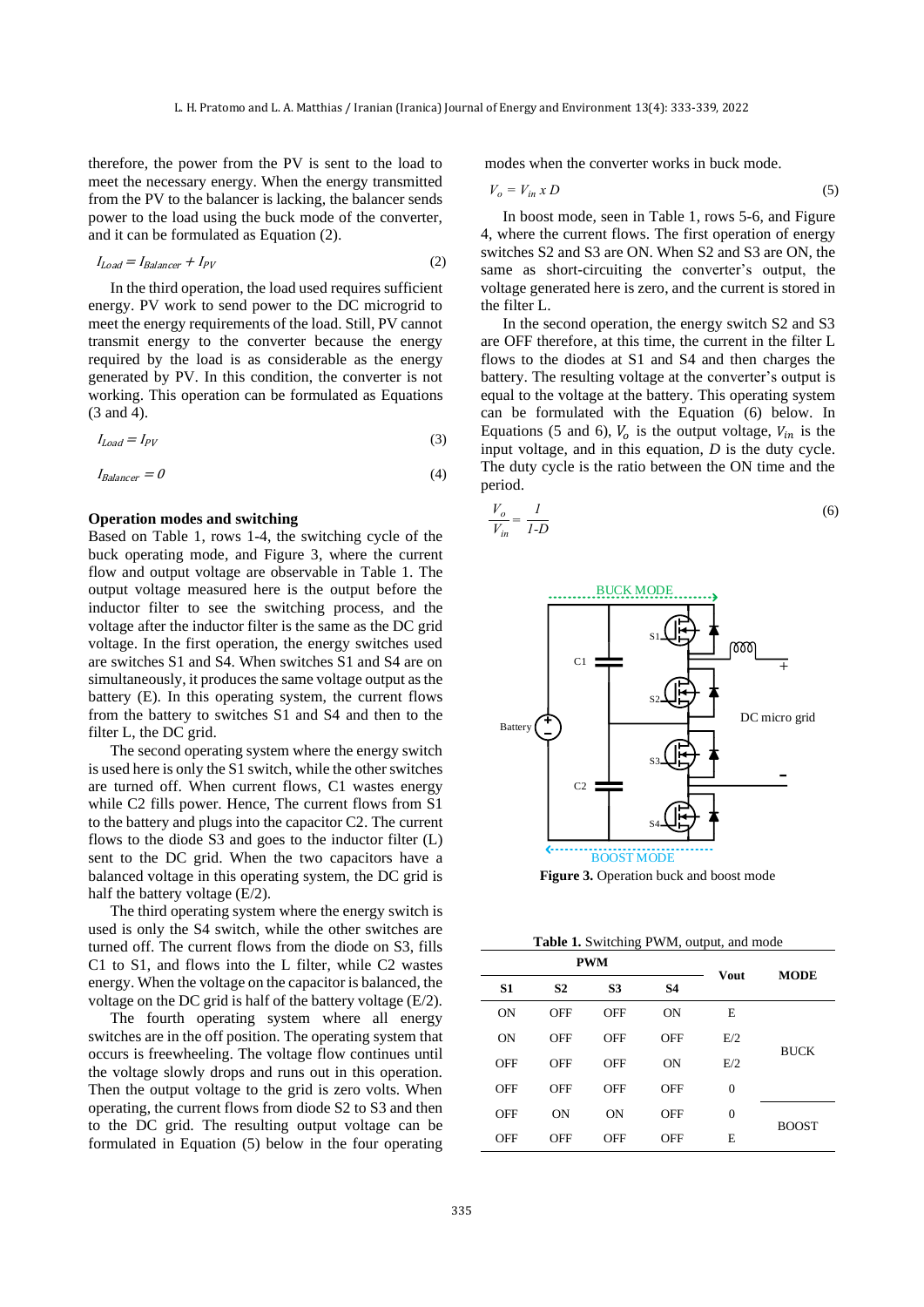L. H. Pratomo and L. A. Matthias / Iranian (Iranica) Journal of Energy and Environment 13(4): 333-339, 2022

#### **Control algorithm**

The control algorithm of the energy balancer converter is observable in Figure 4. The controller reads the output current as feedback, the current from the load, and the current from the PV. Here there is a proportional-integral (PI) controller used. First, the current reading from the load and PV is calculated, generating the first error current signal. The first error current signal is calculated with the output current from the output to produce a second error current signal that the PI controller processes. The output signal from the PI controller must be given a limiter. Therefore, the current follows the ability of the battery so as not to damage the battery. Then the output signal is processed for carrier signal modulation to produce PWM, which is used to control the energy switch of the bidirectional converter. The resulting signal from the converter pass through a filter therefore, the output signal has less noise.  $K_p$  is the proportional gain,  $K_i$  is the integrator gain,  $e(t)$  is the error value, and *dt* is the change of time. By using the PI controller, the steady-state error is close to zero. The program flowchart is observable in Figure 5.

#### **RESULTS AND DISCUSSION**

This bidirectional buck-boost converter was proposed and simulated using Power Simulator Software. After being simulated, the circuit simulation from Figure 2 is implemented into hardware to prove whether the simulation runs well after becoming hardware, as shown in Figure 6 shows a hardware implementation. Parameters of simulation and hardware observable in Table 2 on hardware that has been implemented to control or program the hardware using STM32F407VET6. The current sensor detects current from the load, PV, and balancer using the current sensor HX-10P. The PWM switching is generated by driver IRFP350 controlling the power switches.

Shows in Figure 7 indicate the current from the PV source is lower than the current in the load. Therefore, the converter work in buck mode. In this condition, the current probe on the oscilloscope is at x10. The current based on simulation at the load is 4.75 A, the current in the balancer is 4.25 A, and the current from the PV source is 0.5 A. The current based on hardware at the load is 1.75 A, the current in the balancer is 1.25 A, and the current



**Figure 5.** Flowchart for program algorithm



**Figure 6.** Hardware implementation in laboratory test

| <b>Table 2.</b> Hardware parameters in simulation and hardware |  |  |  |
|----------------------------------------------------------------|--|--|--|
|                                                                |  |  |  |

| <b>Parameter</b>        | Value                |
|-------------------------|----------------------|
| DC microgrid voltage    | $48$ $V_{DC}$        |
| <b>Battery</b> voltage  | $60$ V <sub>DC</sub> |
| Inductor filter         | 5mH                  |
| Capacitor filter C1, C2 | $220 \text{ uF}$     |
| Load resistance         | $30$ Ohm             |
| Switching frequency     | $25$ kHz             |



**Figure 4.** Control algorithm for bidirectional Buck-boost converter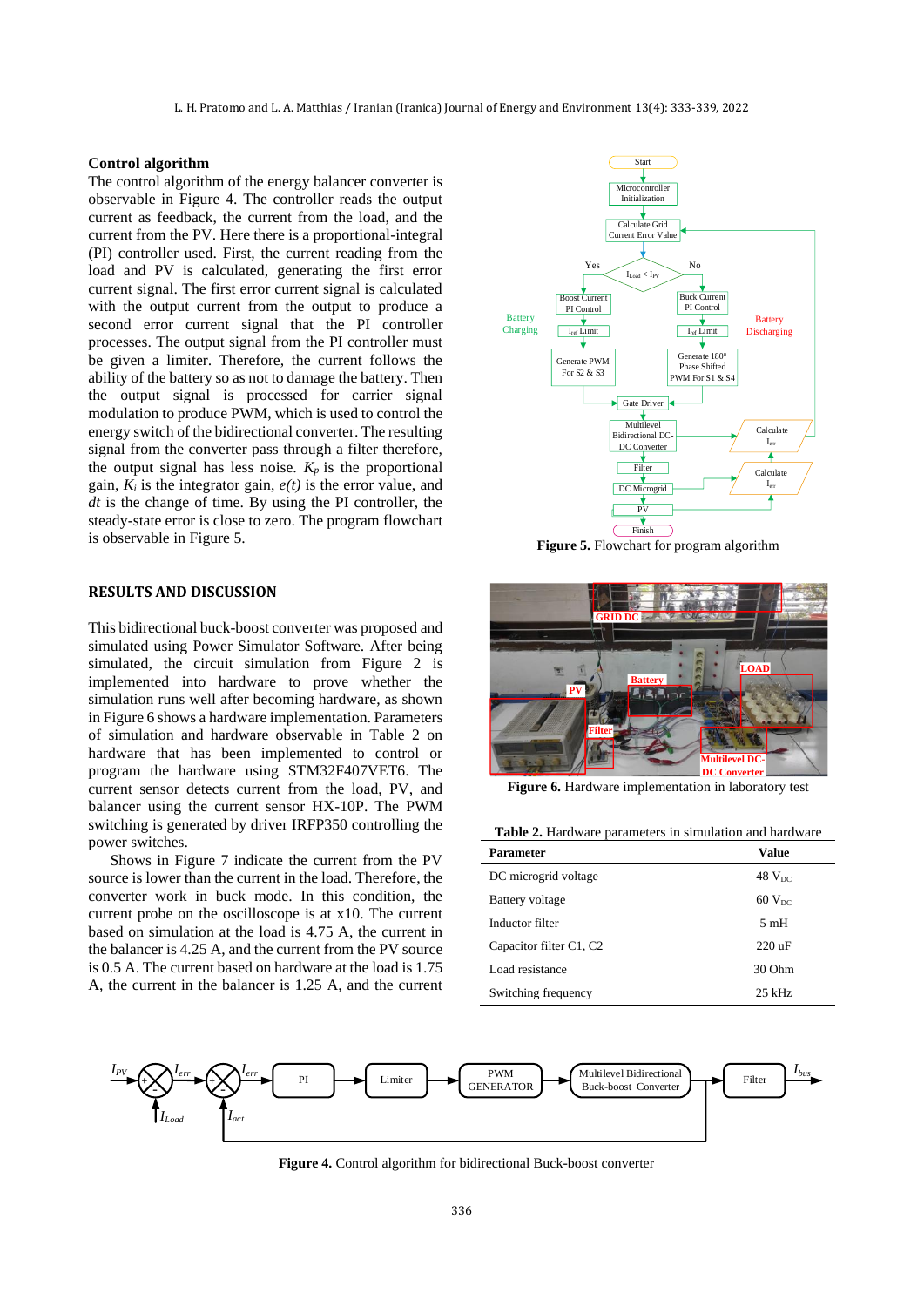from the PV source is 0.5 A. This condition is observable as Equation (2) with the buck mode converter.

When the current generated by the PV source is greater than the load, the converter work here in boost mode, as seen in Figure 8. Therefore, it can be formulated as Equation (2) when the current generated by the PV source is greater than the load, the converter work in boost mode. The current based on simulation at the load is 5 A, the current in the balancer is -1 A, and the current from the PV source is 6 A. The current based on hardware at the load is 1.75 A, the current in the balancer is -1.25 A, and the current from the PV source is 3 A. This condition is observable the same as Equation (1). In this condition, the current in the balancer is negative because the balancer receives current to charge the battery.

Figure 9 is a state where the PV and load current are the same. The converter produces zero current or does not work. Based on the simulation, the load is 5 A, the current in the balancer is 0 A, and the current from the PV source is 5 A. The current based on hardware at the load is 1.75 A, the current in the balancer is 0 A, and the current from the PV source is 1.75 A. This condition is observable in Equations (3 and 4), called the balance condition.





 $(a)$  (b)









**Figure 9.** The idle current waveform on simulation (a) and hardware (b)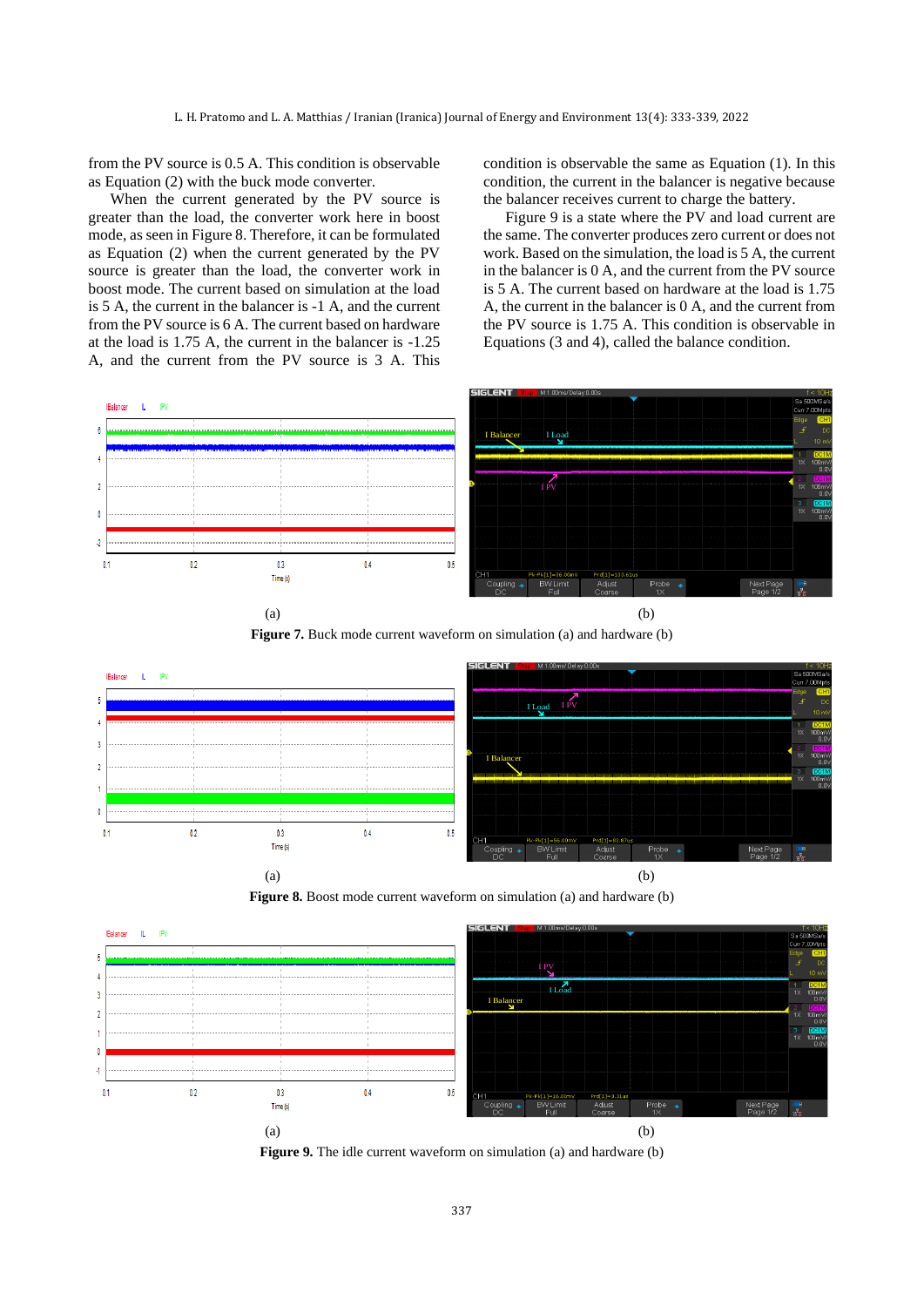# **CONCLUSION**

Hardware that has been made works well as it has been simulated. The microgrid requires a converter to connect to the battery, add a renewable source to use PV, and be loaded to test it. This hardware uses three current sensors to detect the current in the converter, PV, and load. Therefore, the converter adequately controls the detected current to determine how the converter works. The detection results are handled using a PI controller's closed-loop control system. This converter work in two modes, namely bucks mode and boost mode. When in buck mode, the converter sends current from the battery to the grid to help the PV meet the current needs of the load. In boost mode, the converter receives excess current from the PV when the load supplied is overloaded, which the current sensor detects. Therefore, the converter works well to increase the voltage from the microgrid to the battery and lower the voltage from the battery to the microgrid. Observable from the experimental results is that the converter hardware produces a current that has minimal noise. The proposed implementation of this Buck-Boost converter bidirectional AC-DC with current detection works as expected with a current output with a slight ripple and simple structure.

## **ACKNOWLEDGEMENT**

This work was supported by the Directorate of Research and Community Service, Directorate General of Research Strengthening and Development, The Ministry of Research, Technology and Higher Education, Republic of Indonesia 2021, Grant No: 65/LL6/SP2H/TD/2021.

#### **REFERENCES**

- 1. Y. Zhang, Q. Zhou, L. Zhao, Y. Ma, Q. Lv and P. Gao., 2020. Dynamic Reactive Power Configuration of High Penetration Renewable Energy Grid Based on Transient Stability Probability Assessment. *2020 IEEE 4th Conference on Energy Internet and Energy System Integration (EI2)*, pp. 3801-3805. Doi: 10.1109/EI250167.2020.9346594.
- 2. Mahmoud, A., Saafan, S., Attalla, A., Elgohary, H., 2018. Enhancement of Rooftop Photovoltaic Array Characteristic Interconnected by Grid under Partial Shading Condition Using Cascaded DC/DC Converter. *Iranian (Iranica) Journal of Energy & Environment*, 9(1), pp. 24-30. Doi: 10.5829/ijee.2018.09.01.04
- 3. Shiravi, A., Firoozzadeh, M., 2022. A Novel Proposed Improvement on Performance of a Photovoltaic/Water Pumping System: Energy and Environmental Analysis, *Iranian (Iranica) Journal of Energy & Environment*, 13(2), pp. 202-208. Doi: 10.5829/ijee.2022.13.02.11
- 4. K. Wang, Y. Ma, P. Ding, R. Mu and R. Sun., 2018. Operation Control Strategy for Photovoltaic/Battery Micro-Grid. *2018 China International Conference on Electricity Distribution (CICED)*, pp.821-824. Doi: 10.1109/CICED.2018.8592593.
- 5. S. N. Soheli, G. Sarowar, M. A. Hoque and M. S. Hasan, 2018. Design and Analysis of a DC -DC Buck Boost Converter to

Achieve High Efficiency and Low Voltage Gain by using Buck Boost Topology into Buck Topology. *2018 International Conference on Advancement in Electrical and Electronic Engineering (ICAEEE)*, pp.1-4. Doi: 10.1109/ICAEEE.2018.8643001.

- 6. Z. Chen, K. Wang, Z. Li and T. Zheng, 2017. A review on control strategies of AC/DC microgrid. *2017 IEEE International Conference on Environment and Electrical Engineering and 2017 IEEE Industrial and Commercial Power Systems Europe (EEEIC / I&CPS Europe)*, pp.1-6. Doi: 10.1109/EEEIC.2017.7977807.
- 7. Nupur and S. Nath, 2020. Inductor Current Ripples Minimization in Coupled SIDO Buck and Buck-Boost Converter by Gate Pulse Shifting. *2020 IEEE International Conference on Power Electronics, Drives and Energy Systems (PEDES)*, pp.1-6. Doi: 10.1109/PEDES49360.2020.9379406.
- 8. Hajizadeh, A, 2014. Fuzzy/State-Feedback Control of a Non-Inverting Buck-Boost Converter for Fuel Cell Electric Vehicles. *Iranica Journal of Energy & Environment*, 5(1), pp.34-41. Doi: 10.5829/idosi.ijee.2014.05.01.06.
- 9. L. Hou, X. Tang, X. Shi, H. Jiang, H. Liu and Y. Song, 2019. Research on Control Method of Energy Storage Interface for DC Micro-grid. *IEEE 3rd Conference on Energy Internet and Energy System Integration (EI2)*, pp.1579-1583. Doi: 10.1109/EI247390.2019.9061799.
- 10. G. V. R. Sagar; T. Debela, 2019. Implementation of Optimal Load Balancing Strategy for Hybrid Energy Management System in DC/AC Microgrid with PV and Battery Storage. *International Journal of Engineering-Transactions A: Basics*, 32(10), pp.1437- 1445. Doi[: 10.5829/IJE.2019.32.10A.13](https://dx.doi.org/10.5829/ije.2019.32.10a.13)
- 11. S. Sukatjasakul and S. Po-Ngam, 2017. The micro-grid connected single-phase photovoltaic inverter with simple MPPT controller. *2017 International Electrical Engineering Congress (iEECON)*, pp.1-4. Doi: 10.1109/IEECON.2017.8075751.
- 12. A. Ghosh and S. S. Saran, 2018. High gain DC-DC step-up converter with multilevel output voltage. *2018 International Symposium on Devices, Circuits and Systems (ISDCS)*, pp.1-6. Doi: 10.1109/ISDCS.2018.8379657.
- 13. Z. W. Khan, H. Minxiao, C. Kai, L. Yang and A. u. Rehman, 2020. State of the Art DC-DC Converter Topologies for the Multi-Terminal DC Grid Applications: A Review, *2020 IEEE International Conference on Power Electronics, Smart Grid and Renewable Energy (PESGRE2020)*, pp.1-7. Doi: 10.1109/PESGRE45664.2020.9070529.
- 14. B. Jyothi, P. Bhavana, B. T. Rao and M. S. K. Reddy, 2021. A Review on Various DC-DC Converters for Photo Voltaic Based DC Micro Grids, *2021 Emerging Trends in Industry 4.0 (ETI 4.0)*, pp.1-8. Doi: 10.1109/ETI4.051663.2021.9619280.
- 15. N. Dubey and A. k. Sharma, 2019. Analysis of Bi-directional DC-DC Buck-Boost Quadratic Converter for Energy Storage Devices. *2019 International Conference on Communication and Electronics Systems (ICCES)*, pp.417-421. Doi: 10.1109/ICCES45898.2019.9002112.
- 16. J. Tian, Wang, H., Wang, Y., Yan, J., Xu, R., Wang, F., Zhuo, F., 2021. Power Characteristics of A Novel DC-DC Converter with Carrier Phase-Shifted Control. *2021 IEEE 4th International Electrical and Energy Conference (CIEEC)*, pp.1-6. Doi: 10.1109/CIEEC50170.2021.9510921.
- 17. H. Jahanghiri, S. Rahimi, A. Shaker and A. Ajami, 2019. A High Conversion Non-Isolated Bidirectional DC-DC converter with Low Stress for Micro-Grid Applications, *2019 10th International Power Electronics, Drive Systems and Technologies Conference (PEDSTC)*, pp.775-780. Doi: 10.1109/PEDSTC.2019.8697711.
- 18. B. M. Kumar, A. Kumar, A. H. Bhat and P. Agarwal, 2017. Comparative study of dual active bridge isolated DC to DC converter with single phase shift and dual phase shift control techniques. *2017 Recent Developments in Control, Automation &*